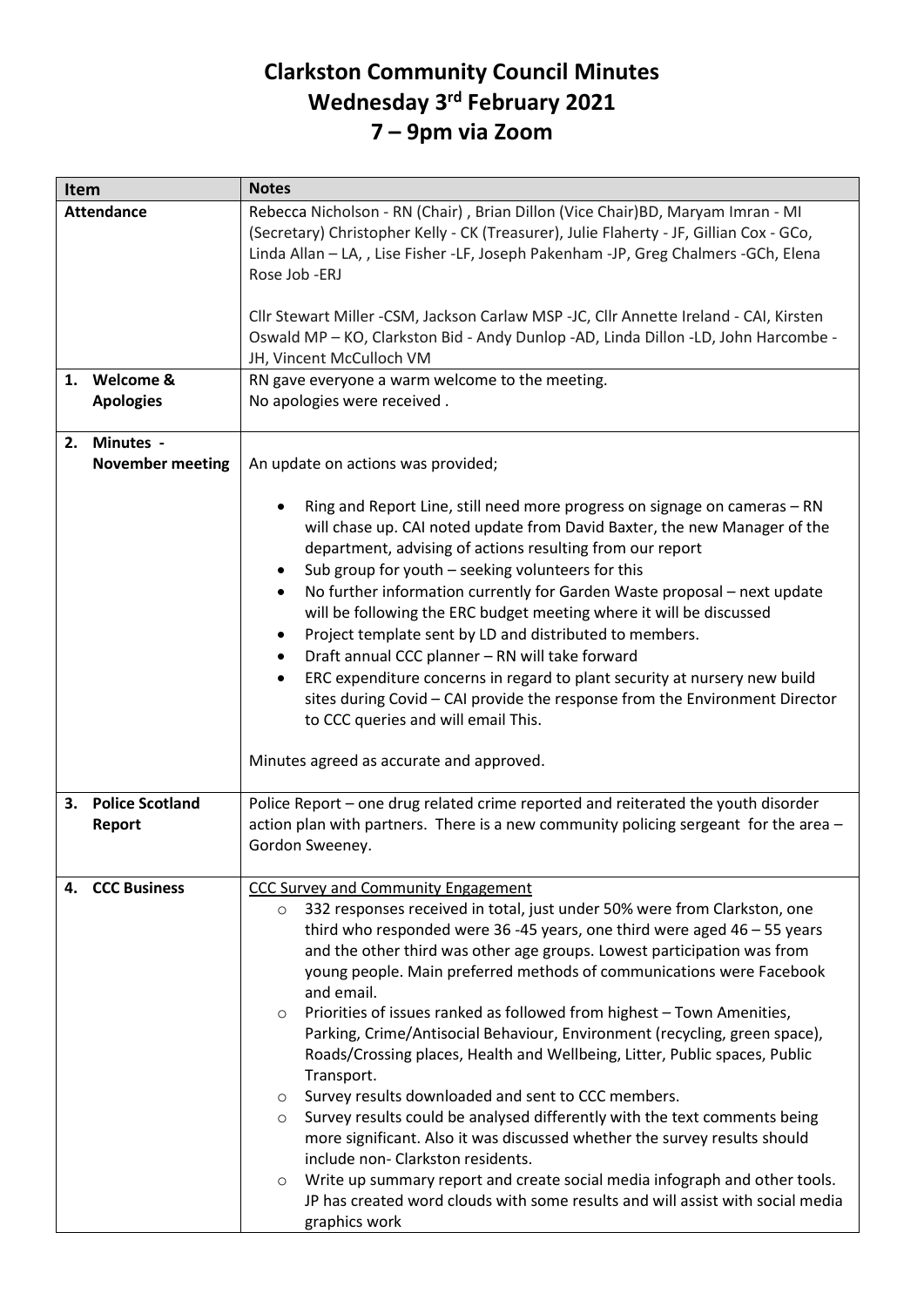| Lack of youth engagement with survey, look at youth sub group MI suggested<br>$\circ$<br>we contact VM about ER Youth Forum who intended to contact community |
|---------------------------------------------------------------------------------------------------------------------------------------------------------------|
| councils prior to the Covid19 pandemic. CAI stated the Head at Williamwood                                                                                    |
| willing to assist and will follow this up                                                                                                                     |
| Focus on survey results and take forward as CCC priorities.<br>$\circ$                                                                                        |
| ACTIONS - MI create summary report; GCo will send on Clarkston only results: JP                                                                               |
| will work on graphics of results; MI will send survey to VM; MI contact VM about ER                                                                           |
| Youth Forum for contact with CCC.                                                                                                                             |
| <b>Volunteering in CCC</b>                                                                                                                                    |
| MI, LA and VM met to discuss the role of volunteers with CCC.<br>$\circ$                                                                                      |
| The main requirement would be for a risk assessment for every activity or<br>O                                                                                |
| project involving volunteers to comply with our insurance. We are insured to                                                                                  |
| engage volunteers but need to understand the different types of volunteering                                                                                  |
| - incidental and regular volunteering. We also need to be aware of GDPR                                                                                       |
| requirements for regular/long standing volunteering.                                                                                                          |
| LA contacted Voluntary Action ER to enquire about volunteer management<br>$\circ$                                                                             |
| options. VAER can only publicise volunteer roles and pass on to volunteers to                                                                                 |
| CCC but cannot manage the process of volunteering for CCC.                                                                                                    |
| MI informed that the suggestion of undertaking youth volunteers to help with<br>$\circ$                                                                       |
| Duke of Edinburgh(DOE) awards volunteering hours, would require extra                                                                                         |
| support and management. In order for CCC to undertake DOE or the Saltire                                                                                      |
| Award which accredits volunteering hours to DOE, we would require                                                                                             |
| registration and storing of details and management to supervise and sign off                                                                                  |
| hours for youth volunteers.                                                                                                                                   |
| MI also stated its important for CCC to define volunteering within this context<br>$\circ$                                                                    |
| ERJ stated there is value in young people volunteering and accrediting hours<br>$\circ$                                                                       |
| for DOE and Saltire. LA suggested we partner with youth groups and services                                                                                   |
| where young people could volunteer for CCC projects and activities. This helps                                                                                |
| reduce risk and liability and supports capacity of CCC.<br>LA suggests drafting a basic volunteering policy that covers incidental, regular                   |
| $\circ$<br>volunteering and includes GDPR Adult and Child Protection policies within it.                                                                      |
| ACTION - LA will draft volunteering policy for CCC with help of MI.                                                                                           |
|                                                                                                                                                               |
| Planters Project                                                                                                                                              |
| LF and AD gave update on Planters work:                                                                                                                       |
| This is a collaboration project between Clarkston BID, CCC and the Goody<br>$\circ$                                                                           |
| Foody Gardens (based in Giffnock).                                                                                                                            |
| LF advised we have people ready and have suggested bedding plants. Met<br>$\circ$                                                                             |
| with BD and discussed what and when to grow in planters and decided food                                                                                      |
| related plants and herbs.                                                                                                                                     |
| JF suggested it would be good to have more colourful plants in planters to add<br>$\circ$                                                                     |
| some colour to the town centre and also if hanging baskets could be placed at                                                                                 |
| some businesses. AD confirmed the BID could not fund hanging baskets.                                                                                         |
| AD shared maps of where planters are positioned in town centre area and<br>$\circ$<br>area near Scotmid.                                                      |
| Planters have been refurbished, repainted and filled with soil. Can add CCC<br>$\circ$                                                                        |
| logo with BID logo on planters and posters to each planter.                                                                                                   |
| Posters have been designed with Goody Foody project about the plants and<br>$\circ$                                                                           |
| can be edited to include herbs and host flyers/posters on BID website.                                                                                        |
| BD suggested it would be good to host workshops to help people propagate<br>$\circ$                                                                           |
| from plants effectively.                                                                                                                                      |
| AD informed that timescales wise planter may be back by mid March but<br>$\circ$                                                                              |
| subject to change.                                                                                                                                            |
| If CCC want to change locations contact AD.<br>$\circ$                                                                                                        |
|                                                                                                                                                               |
| Proposed funding for arts project with Clarkston Brownies Group                                                                                               |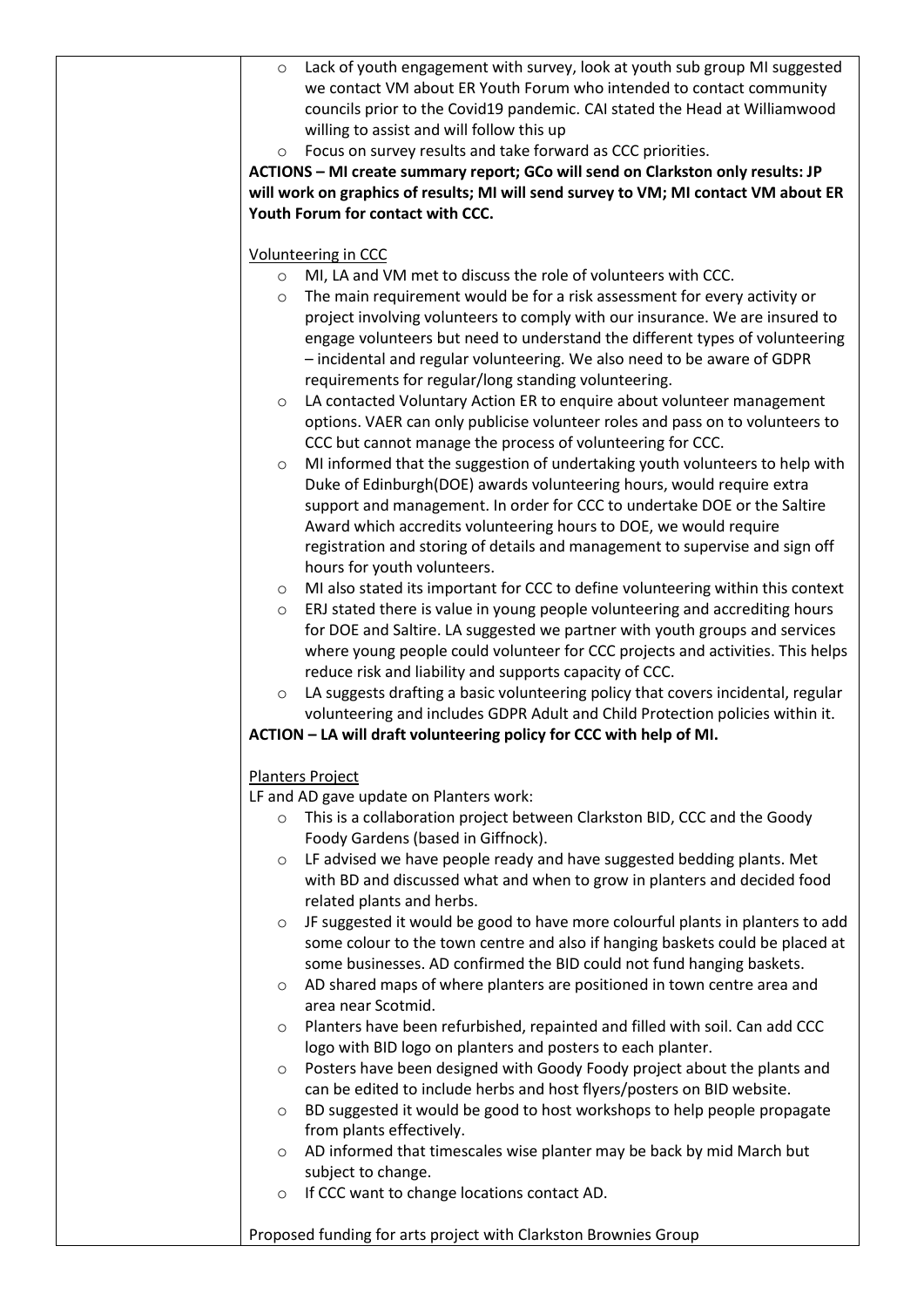| $\circ$        | LA met with one of Clarkston's Brownies groups who were looking to provide               |
|----------------|------------------------------------------------------------------------------------------|
|                | a community activity for the group members. It was suggested a joint activity            |
|                | between CCC and the Brownies group could support community engagement                    |
|                | with local children. It was proposed with craft kits could be funded by CCC              |
|                |                                                                                          |
|                | (£100 in total) to help children design a Coat of Arms shield for Clarkston,             |
|                | detailing each child's views of Clarkston in a visual arts form. The Brownies            |
|                | would also earn a badge for this activity. This would be co managed between              |
|                | CCC and the Brownies group. This proposal to fund the activity was put to CCC            |
|                | members.                                                                                 |
| $\circ$        | Members noted concerns around the cost as a proportion of yearly budget                  |
|                | and RN noted the purpose of CC funding. There was further discussion as to               |
|                | equality around funding one group and how an activity could be broadened                 |
|                | out to children in other groups or who are not part of a group                           |
|                | ACTION - LA to cost up how much to deliver an activity to a wider audience in            |
| Clarkston.     |                                                                                          |
|                | <b>Station Masters House</b>                                                             |
| $\circ$        | Closing date for offers was today, CSM confirmed property was sold. No                   |
|                | further information available                                                            |
| $\circ$        | In terms of building control protocols, CAI confirmed they could only intervene          |
|                | in the case there was danger to the public.                                              |
|                |                                                                                          |
|                | Overlee Hydro Project                                                                    |
| $\circ$        | JH introduced his background and update of the work he has undertaken so                 |
|                | far for the project. Visited Overlee Park, seen river and investigated for Hydro         |
|                | project and decided to take further as a volunteer for overall community                 |
|                | benefit. Researched and brought team of local experts together. The area is              |
|                | split between ERC and Glasgow City Council (GCC) and both are in favour of               |
|                | renewable energy for up 232 houses through a community project.                          |
| $\circ$        | JH researched funding options including the National Lottery streams.                    |
|                | Engaged Clarkston Community Group and was referred to CCC as funding                     |
|                | requirement for a project is to fund an organised community group with                   |
|                | constitution and bank account.                                                           |
| $\circ$        | Currently seeking funding, already passed deadline for one key fund. The                 |
|                | lottery can fund £20k for prefeasibility and feasibility studies. The project can        |
|                | be funded by 50% funding from grants and 50% from community shares. A                    |
|                | percentage of the income earned from power generated would be invested                   |
|                | back to the ERC Renewable Energy Fund.                                                   |
|                |                                                                                          |
| $\circ$        | CSM suggests Whitelee Windfarm Funding. GCh also suggests contacting                     |
|                | Scottish Water who already working in Overlee Park - CAI will share key                  |
|                | contact details with JH for Scottish Water. KO will also be happy to assist JH.          |
|                | ACTION - CAI to share Scottish Water contact with JH.                                    |
| <b>CCC AGM</b> |                                                                                          |
| $\circ$        | Will take place in April.                                                                |
| $\circ$        | Members encouraged to put themselves or others forward for office bearer                 |
|                | roles if they wish: Chair, Vice Chair, Secretary and Treasurer                           |
| $\circ$        | RN clarified with VM that as per the Scheme of Establishment, a member may               |
|                | not be appointed as Chair more than twice during a term of the COMMUNITY                 |
|                | COUNCIL, nor be re-appointed other than at the first AGM following an                    |
|                |                                                                                          |
|                | election, or at the AGM prior to an election.                                            |
| $\circ$        | The AGM will take place prior to April's meeting and will be publicised in               |
|                | advance                                                                                  |
| Membership     |                                                                                          |
|                | LD has submitted a co-opted form, this will be distributed and a vote will take place at |
|                | the March meeting                                                                        |
|                |                                                                                          |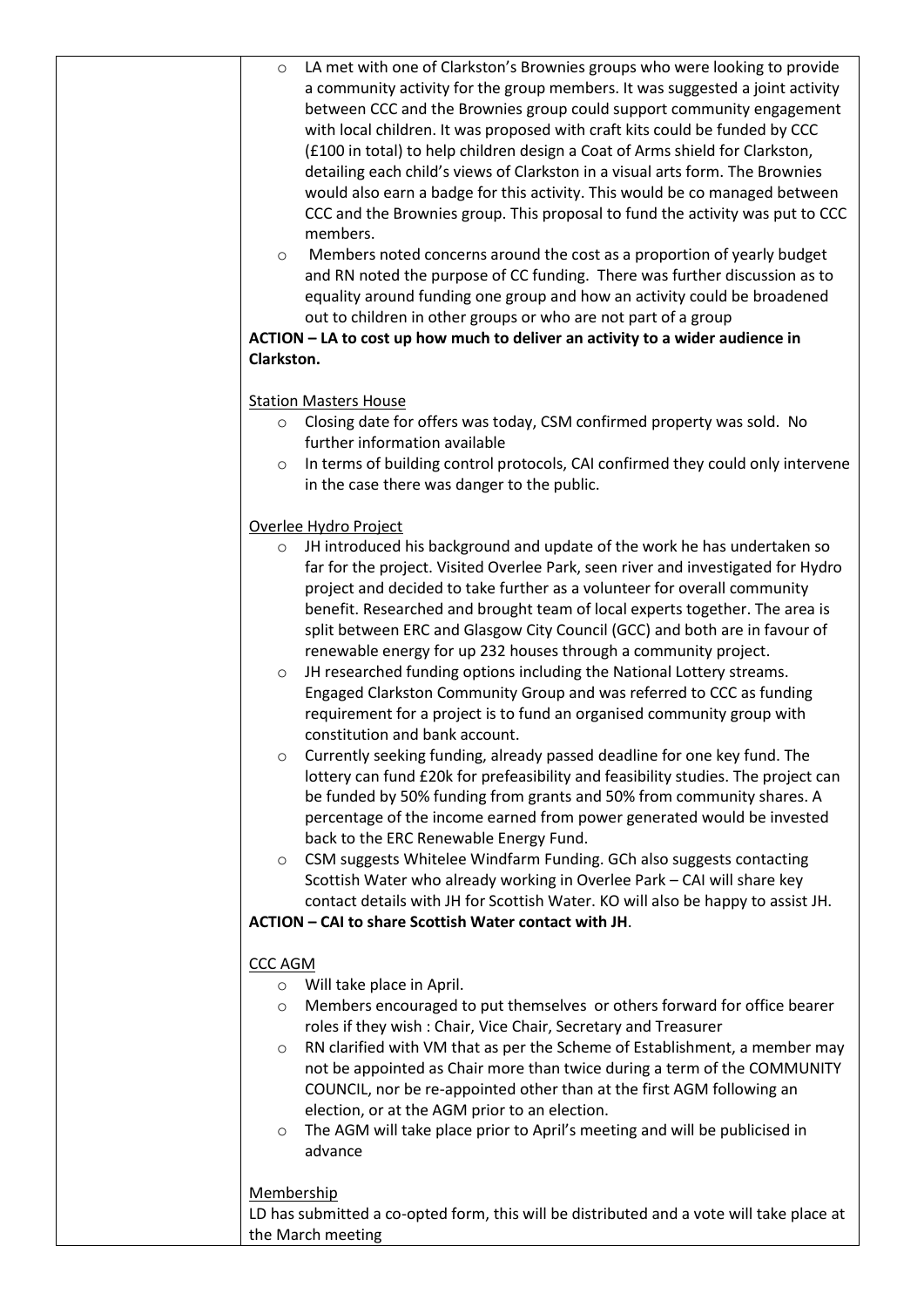|                                                               | 5. Social Media/<br>ACTION - Post CCC meeting date and time on social media in advance. RN and JP to |                                                                                                                                                                     |                                                              |                         |  |  |
|---------------------------------------------------------------|------------------------------------------------------------------------------------------------------|---------------------------------------------------------------------------------------------------------------------------------------------------------------------|--------------------------------------------------------------|-------------------------|--|--|
|                                                               | <b>Communications</b>                                                                                | discuss advance scheduling tools                                                                                                                                    |                                                              |                         |  |  |
| <b>Clarkston BID</b><br>AD presented update as follows:<br>6. |                                                                                                      |                                                                                                                                                                     |                                                              |                         |  |  |
| update                                                        |                                                                                                      | $\circ$                                                                                                                                                             | Renewal Ballot for Clarkston BID will be live from tomorrow. |                         |  |  |
|                                                               |                                                                                                      | There will be 6 weeks to vote the BID to work in Clarkston for the next 5 years.<br>$\circ$                                                                         |                                                              |                         |  |  |
|                                                               |                                                                                                      | Clarkston BID has been successful for funds for and projects and events.<br>$\circ$                                                                                 |                                                              |                         |  |  |
|                                                               |                                                                                                      | However they have been on hold due to Covid-19 regulations.                                                                                                         |                                                              |                         |  |  |
|                                                               |                                                                                                      | The Kick Start youth employment scheme is also on hold.<br>$\circ$                                                                                                  |                                                              |                         |  |  |
|                                                               |                                                                                                      | BID is awaiting results from Renewal Ballot for events and projects to<br>$\circ$                                                                                   |                                                              |                         |  |  |
|                                                               |                                                                                                      | start/continue.<br>ACTION - RN wished AD well with the re-ballot on behalf of CCC and will share                                                                    |                                                              |                         |  |  |
|                                                               |                                                                                                      | information on this via the CCC Facebook Group.                                                                                                                     |                                                              |                         |  |  |
|                                                               |                                                                                                      |                                                                                                                                                                     |                                                              |                         |  |  |
| <b>Planning</b><br>7.                                         |                                                                                                      | GC gave planning update:                                                                                                                                            |                                                              |                         |  |  |
| <b>Applications</b>                                           |                                                                                                      | No new applications for Clarkston.<br>$\circ$                                                                                                                       |                                                              |                         |  |  |
|                                                               |                                                                                                      | Received pre-planning update notification for Eastwood Leisure Complex, with<br>$\circ$                                                                             |                                                              |                         |  |  |
|                                                               |                                                                                                      | change to include library. Meeting pushed back and will notify us of new date.                                                                                      |                                                              |                         |  |  |
|                                                               |                                                                                                      |                                                                                                                                                                     |                                                              |                         |  |  |
| 8. Licensing                                                  |                                                                                                      | No applications for Clarkston.                                                                                                                                      |                                                              |                         |  |  |
|                                                               | applications                                                                                         |                                                                                                                                                                     |                                                              |                         |  |  |
| 9. Treasurers Report                                          |                                                                                                      | CK gave the Treasurers Report:                                                                                                                                      |                                                              |                         |  |  |
|                                                               |                                                                                                      | Total balance in bank is £1520.95                                                                                                                                   |                                                              |                         |  |  |
|                                                               |                                                                                                      | Expenses claimed for Zoom account which is to be paid every 4 months.                                                                                               |                                                              |                         |  |  |
|                                                               |                                                                                                      | Next grant from ERC will be paid in April.                                                                                                                          |                                                              |                         |  |  |
|                                                               |                                                                                                      | ACTION - CK to contact VM about audit of accounts.                                                                                                                  |                                                              |                         |  |  |
| <b>10. AOCB</b>                                               |                                                                                                      | Scottish Government Announcement about Council Tax - JP raised item for<br>٠                                                                                        |                                                              |                         |  |  |
|                                                               |                                                                                                      | agenda about the Government announcement to fund council tax freeze if                                                                                              |                                                              |                         |  |  |
|                                                               |                                                                                                      | councils opt to freeze their council tax for 2021/2022. Will ERC be taking this<br>option? CAI advised there is a Budget meeting to be held 4/2/21 and this will be |                                                              |                         |  |  |
|                                                               |                                                                                                      | discussed then.                                                                                                                                                     |                                                              |                         |  |  |
|                                                               |                                                                                                      |                                                                                                                                                                     |                                                              |                         |  |  |
|                                                               |                                                                                                      | All weather sports pitch - GCh has already proposed the pitch for the Overlee Park<br>٠                                                                             |                                                              |                         |  |  |
|                                                               |                                                                                                      | as part of a community payback for the work by Scottish Water. Would like                                                                                           |                                                              |                         |  |  |
|                                                               |                                                                                                      | confirmation if Busby FC have also contacted Scottish Water for same idea.                                                                                          |                                                              |                         |  |  |
|                                                               |                                                                                                      |                                                                                                                                                                     |                                                              |                         |  |  |
|                                                               |                                                                                                      | <b>Community Larders</b> - CAI has information available if CCC would like to set up a<br>$\bullet$                                                                 |                                                              |                         |  |  |
|                                                               |                                                                                                      | community larder as per other ERC areas.                                                                                                                            |                                                              |                         |  |  |
|                                                               |                                                                                                      |                                                                                                                                                                     |                                                              |                         |  |  |
| 11. Date of next                                              |                                                                                                      | 3rd March 2021                                                                                                                                                      |                                                              |                         |  |  |
| meeting                                                       |                                                                                                      |                                                                                                                                                                     |                                                              |                         |  |  |
|                                                               |                                                                                                      | <b>Meeting Actions</b>                                                                                                                                              |                                                              |                         |  |  |
| <b>Item</b>                                                   |                                                                                                      | <b>Action</b>                                                                                                                                                       | Owner                                                        | Due by                  |  |  |
| <b>Number</b>                                                 |                                                                                                      |                                                                                                                                                                     |                                                              |                         |  |  |
| 2.                                                            |                                                                                                      | Draft annual planner for CCC                                                                                                                                        | <b>RN</b>                                                    | 03/03/21                |  |  |
| 4.<br>4.                                                      | Send survey to VM                                                                                    | Organise meeting about survey dissemination                                                                                                                         | MI and JP<br>MI                                              | 10/02/21<br><b>ASAP</b> |  |  |
| 4.                                                            |                                                                                                      | Contact VM about ER Youth Forum for engagement with CCC                                                                                                             | MI                                                           | <b>ASAP</b>             |  |  |
| 4.                                                            |                                                                                                      | Summarise survey results to Clarkston data                                                                                                                          | GCo                                                          | 04/02/21                |  |  |
| 4.                                                            |                                                                                                      | Develop survey results as graphics for social media use                                                                                                             | JP                                                           | 03/03/21                |  |  |
| 4.                                                            |                                                                                                      | Draft volunteering policy for CCC with support from MI.                                                                                                             | LA                                                           | 03/03/21                |  |  |
| 4.                                                            |                                                                                                      | LA to cost up how much to deliver an activity to a wider audience in                                                                                                | LA                                                           | 03/03/21                |  |  |
| Clarkston.                                                    |                                                                                                      |                                                                                                                                                                     |                                                              |                         |  |  |
| 4.                                                            |                                                                                                      | Share Scottish Water contact with JH for Overlee Hydro Project                                                                                                      | CAI                                                          |                         |  |  |
| 5.                                                            |                                                                                                      | Post CCC meeting date and time ahead of each meeting on social                                                                                                      | RN and JP                                                    | 24/02/21                |  |  |
|                                                               | media.                                                                                               |                                                                                                                                                                     |                                                              |                         |  |  |